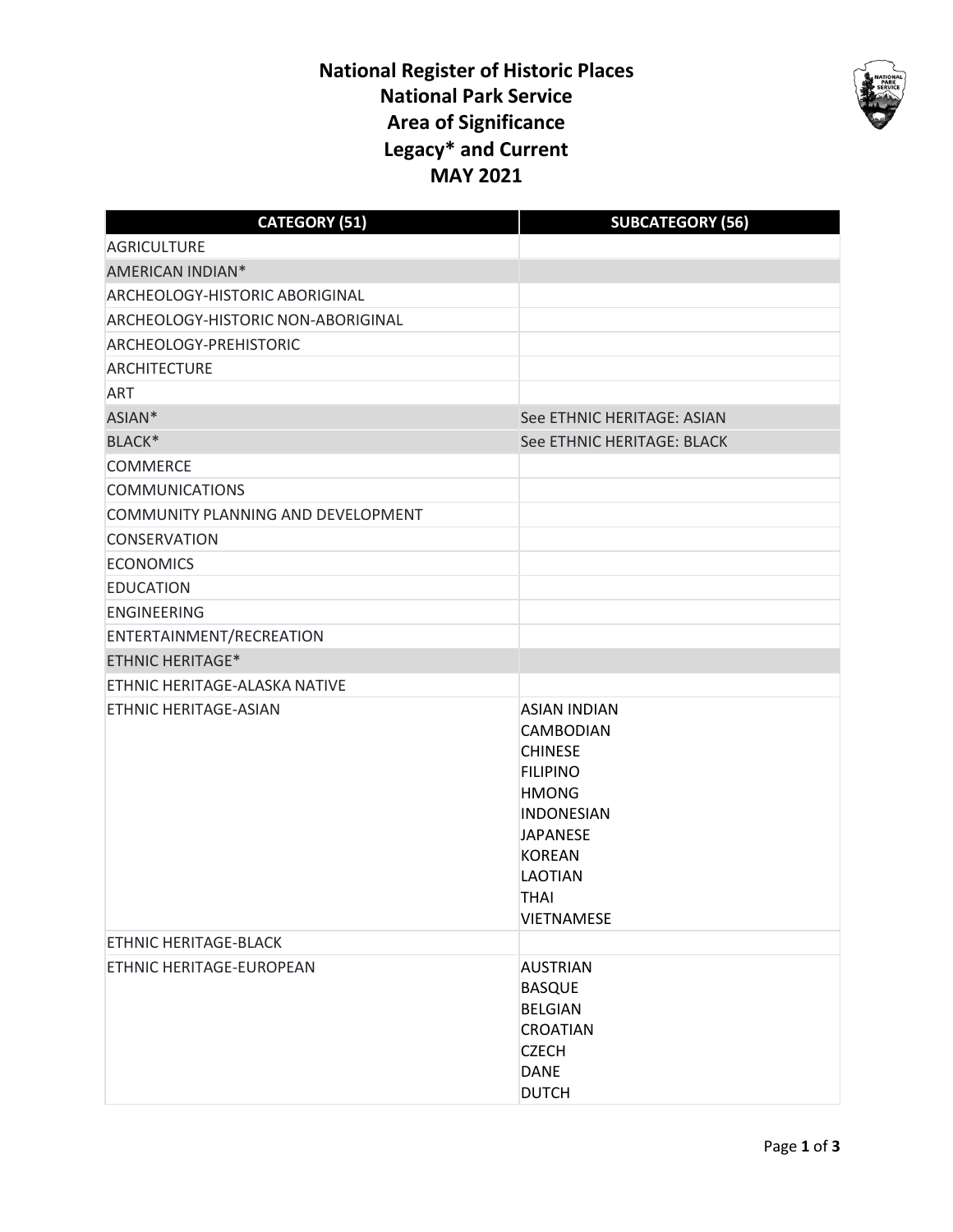## **National Register of Historic Places National Park Service Area of Significance Legacy\* and Current MAY 2021**



| <b>CATEGORY (51)</b>             | <b>SUBCATEGORY (56)</b>             |
|----------------------------------|-------------------------------------|
|                                  | <b>ENGLISH</b>                      |
|                                  | <b>FINNISH</b>                      |
|                                  | <b>FRENCH</b>                       |
|                                  | <b>GERMAN</b>                       |
|                                  | <b>GREEK</b>                        |
|                                  | <b>HUNGARIAN</b>                    |
|                                  | <b>IRISH</b>                        |
|                                  | <b>ITALIAN</b>                      |
|                                  | LITHUANIAN                          |
|                                  | LUXEMBOURGIAN                       |
|                                  | <b>NORWEGIAN</b>                    |
|                                  | <b>POLISH</b>                       |
|                                  | <b>PORTUGUESE</b><br><b>ROMANIA</b> |
|                                  | <b>RUSSIAN</b>                      |
|                                  | <b>SCANDINAVIAN</b>                 |
|                                  | <b>SCOTTISH</b>                     |
|                                  | <b>SPANISH</b>                      |
|                                  | <b>SWEDISH</b>                      |
|                                  | <b>SWISS</b>                        |
|                                  | <b>TURKISH</b>                      |
|                                  | <b>UKRAINIAN</b>                    |
| ETHNIC HERITAGE-HISPANIC         | CARIBBEAN                           |
|                                  | <b>CENTRAL AMERICAN</b>             |
|                                  | <b>CUBAN</b>                        |
|                                  | <b>DOMINICANS</b>                   |
|                                  | <b>MEXICAN</b>                      |
|                                  | <b>PUERTO RICAN</b>                 |
|                                  | <b>SOUTH AMERICAN</b>               |
| ETHNIC HERITAGE-NATIVE AMERICAN  |                                     |
| ETHNIC HERITAGE-OTHER-ETHNIC     |                                     |
| ETHNIC HERITAGE-PACIFIC ISLANDER | <b>GUAMANIAN OR CHAMORRO</b>        |
|                                  | <b>NATIVE HAWAIIAN</b>              |
|                                  | SAMOAN                              |
| EUROPEAN*                        | See ETHNIC HERITAGE: EUROPEAN       |
| EXPLORATION/SETTLEMENT           |                                     |
| <b>HEALTH/MEDICINE</b>           |                                     |
| HISPANIC*                        | See ETHNIC HERITAGE: HISPANIC       |
| HISTORIC - ABORIGINAL*           | See Archeology categories           |
| HISTORIC - NON-ABORIGINAL*       | See Archeology categories           |